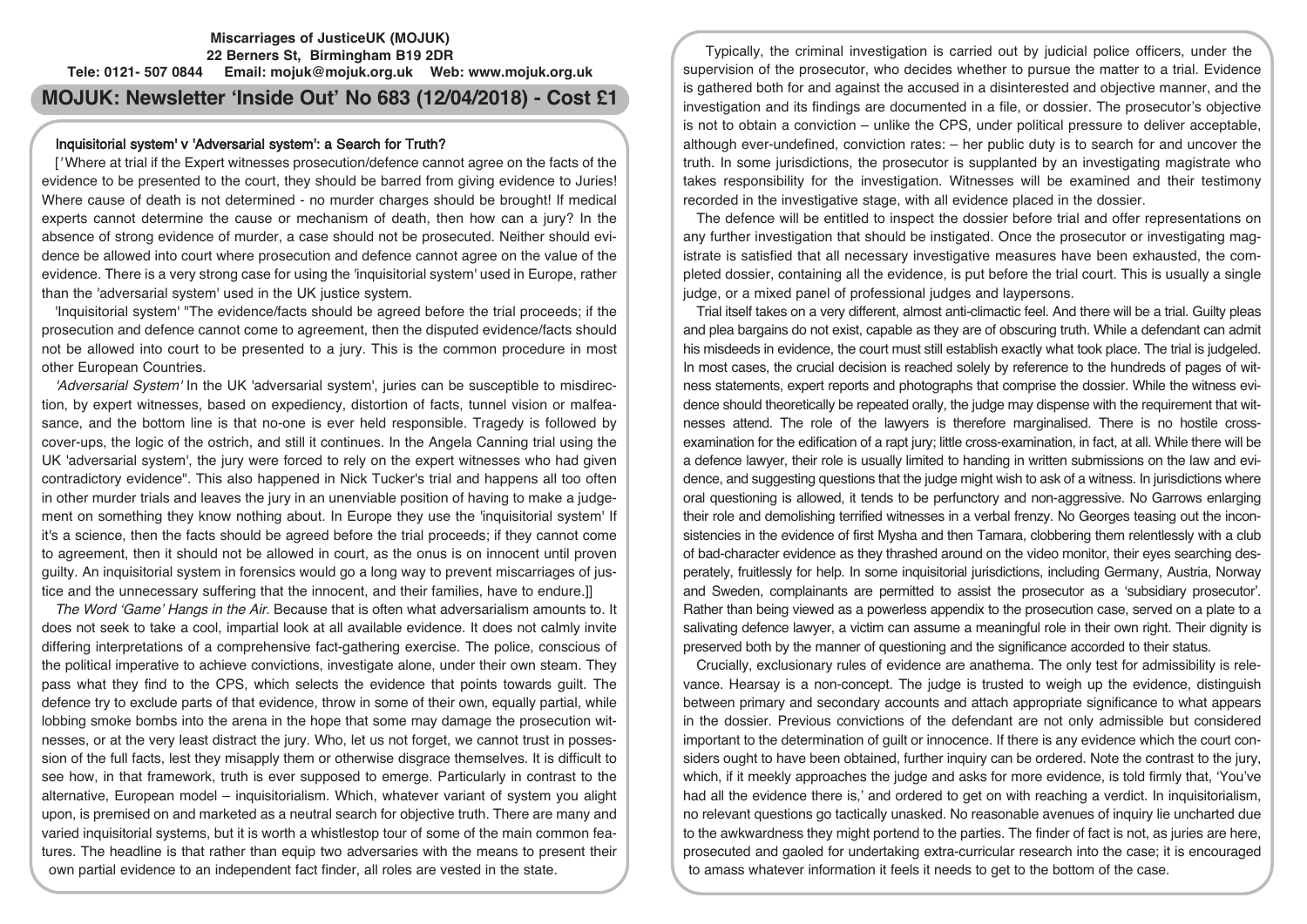When the court retires to consider whether guilt is proved to the standard of in-time conviction – roughly translated as 'deeply and thoroughly convinced'\* – it must provide not only a one- or two-word verdict, but reasons for its conclusions\*\*. Whereas the sanctity of the jury's verdict renders it a criminal offence in England and Wales to ask for or disclose details of a jury's deliberations, leaving the Court of Appeal to speculate as to what a jury might have been thinking, the truth, as the court finds it to be, is clearly and publicly set out and justified. If the court found the witnesses credible, but in light of the lack of supporting evidence could not faithfully hold themselves out as sure to the requisite standard, that crumb of comfort could be offered to the devastated complainants as the not guilty verdict was returned. If the court was satisfied that a complaint was malicious, they could set out on public record the words that the acquitted defendant could forever embrace when faced with the inevitable, ugly, no-smokewithout-fire whispers that are invited by a blank, expressionless Not Guilty.

The adversarial model – or at least our version of it – eschews narrative verdicts. Instead of the verdict being the conclusive answer, it is often the catalyst for further questions that can never be resolved. Win or lose, that's your only certainty.

## High Court Dismisses USA Attempt to Extradite Gypsy Nirvana From UK

The conduct with which Mr Nirvana would be charged, if he were prosecuted in the United States, is conduct which does not constitute a criminal offence in the place where the conduct in fact occurred (the UK). It is an important principle of extradition law that a person is not to be extradited in such circumstances.

1. The government of the United States of America has requested the extradition from this country of Mr Gypsy Nirvana to face criminal prosecution in Maine on a four count indictment returned by a Grand Jury on 14 August 2013 charging Mr Nirvana with offences of: (1) conspiracy to traffic marijuana; (2) conspiracy to import marijuana; (3) conspiracy to export marijuana; and (4) conspiracy to commit money laundering – in each case contrary to the laws of the United States.

2. Following an extradition hearing, the District Judge, for reasons given in a ruling dated 30 August 2017, refused the request for extradition and discharged Mr Nirvana. The essential reason for that decision was that the conduct of which Mr Nirvana is accused in the United States consists of trafficking, importing and exporting marijuana seeds and related money transactions, and that such conduct does not constitute a criminal offence under UK law. A necessary requirement for extradition was, therefore, not satisfied. The United States was given leave to appeal against that decision. This is the hearing of the appeal.

3. Extradition to the United States is governed by Part 2 of the Extradition Act 2003, as the United States of America has been designated as a category 2 territory pursuant to s.69 of the Act. Under s.78 one of the questions which the judge must consider at the extradition hearing is whether the offence specified in the request is an "extradition offence". If the answer to that question is in the negative, the judge must order the person's discharge.

4. Pursuant to s.137, a person's conduct constitutes an extradition offence if certain conditions are satisfied. One of these conditions, set out in (3)(b), is that: "The conduct would constitute an offence under the law of the relevant part of the United Kingdom punishable with imprisonment or another form of detention for a term of 12 months or a greater punishment if it occurred in that part of the United Kingdom."

5. It is that condition, often referred to as the "dual criminality rule", which the District Judge held is not satisfied in this case. The rationale of the dual criminality rule, as explained by

the House of Lords in Norris v Government of the United States of America [2008] UKHL 16, [2008] 1 AC 920, at para 88 is that: "... a person's liberty is not to be restricted as a consequence of offences not recognised as criminal by the requested state..."

The decision of the House of Lords in that case also establishes that, in applying the test of dual criminality set out in s.137 of the Act, it is necessary to look at the conduct of which the person is accused in the foreign state and to identify the essence of the conduct alleged which, if proved, would give rise to a criminal offence – ignoring for that purpose "mere narrative background" and "adventitious circumstances connected with the conduct of the accused" and focusing on the "substance of the criminality charged" against the person: see paras 91, 97 and 99 of the judgment.

6. It is then necessary to ask whether the conduct, if it had occurred in this country, would constitute a criminal offence under UK law. The important feature of this country's criminal law, for present purposes, is that, while cannabis is a controlled drug which it is unlawful to produce or supply by reason of s.4 of the Misuse of Drugs Act 1971, and while it is also an offence under s.6 of that Act to cultivate any cannabis plant, cannabis seeds are not themselves a controlled drug. It is not an offence under UK law to produce or supply or offer to supply cannabis seeds. As explained by Leveson LJ, as he was, in the case of R v Jones [2010] 2 Cr App R 10 at para 1: "The production of the controlled drug cannabis contravenes section 4(1)(a) of the Misuse of Drugs Act 1971 but it is not illegal to offer for sale or supply the paraphernalia associated with smoking cannabis and nor is it illegal to offer for sale or supply the equipment necessary to grow the plant, books which explain how cannabis may be grown or, indeed, cannabis seeds. As a result, there are a number of shops and other outlets which offer these goods for sale but it is obviously very important that these premises do not overstep the line and incite the commission of an offence."

7. The law is different in the United States where, as is explained in an affidavit sworn by the prosecutor Mr Michael Conley in support of the extradition request in this case, the definition of the controlled substance marijuana includes marijuana seeds. The affidavit makes it plain that the conduct of which Mr Nirvana is charged involves trafficking etc in marijuana seeds. Thus, in relation to Count 1 of the indictment, which charges Mr Nirvana with conspiracy to manufacture, distribute or possess with intent to distribute marijuana, Mr Conley states at para 32 of his affidavit: "The government's evidence will establish that Nirvana ran a marijuana seed distribution business based out of London."

He goes on to say: "The evidence will show that Nirvana was involved in every step of the marijuana seed sale process from dealing with US marijuana seed growers, to auctioning the seeds online, to distributing the seeds to US customers and to ensuring the marijuana seed growers receive the requisite payment. This will be shown at trial by the testimony of numerous cooperating witnesses who manufactured marijuana seeds in Maine and shipped the seeds to London to be sold on Nirvana's website."

8. The affidavit then explains that Count 2 charges Mr Nirvana with conspiracy to import marijuana into the United States. In relation to that Count Mr Conley states: "The government's evidence will establish that Nirvana worked with others to send marijuana seeds to customers worldwide. Many of these customers were in the United States."

9. Count 3 charges Mr Nirvana with conspiracy to export marijuana from the United States. In relation to that Count, Mr Conley says: "The government's evidence will establish that Nirvana worked with marijuana growers in the United States to have marijuana seeds produced in the United States and then shipped to London to be sold on Nirvana's website. This will be shown at trial by the testimony of three cooperating witnesses who manufactured marijuana seeds in Maine and then personally shipped the seeds to London to be sold on Nirvana's website."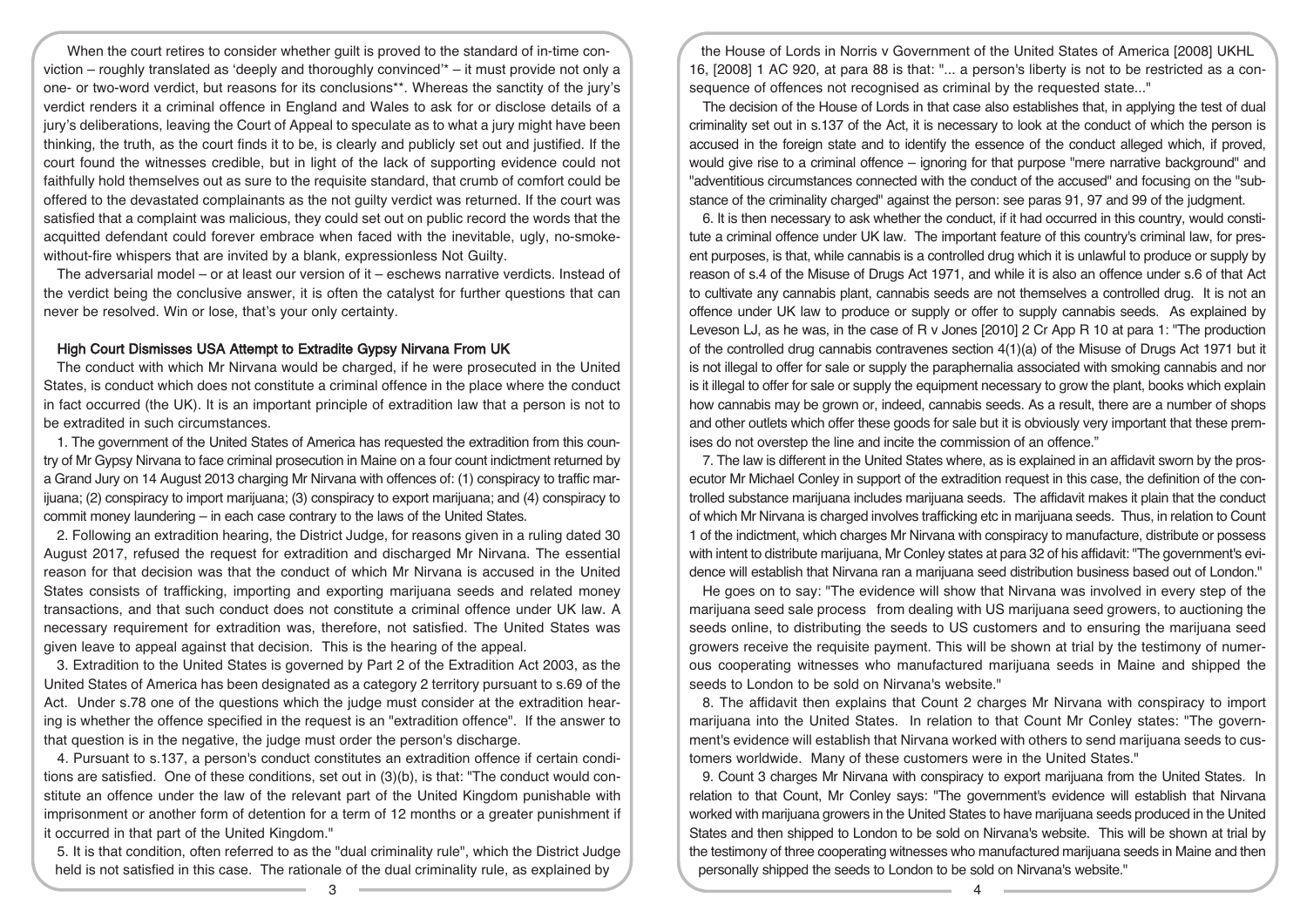10. Count 4 charges Mr Nirvana with conspiracy to commit money laundering offences. All those alleged offences relate to the processing of money orders and other transactions that allegedly represented money from US based marijuana seed customers. It was common ground at the extradition hearing, and remains so on this appeal, that Count 4 stands or falls with Counts 1 to 3 on the indictment.

11. It is clear from this evidence that the essence of the conduct alleged by the United States, and which if proved would make Mr Nirvana guilty of the offences charged, consists of dealing in marijuana seeds. His case, which the District Judge accepted, is that that conduct, if it had been committed in the United Kingdom, would not constitute any offence under UK law.

12. The argument which has been ably advanced by Mr Hall QC on behalf the United States on this appeal focuses on one aspect of the alleged conduct. That is the relationship between Mr Nirvana and the suppliers in the United States who allegedly supplied him with marijuana seeds. The extradition request contains allegations that Mr Nirvana regularly purchased seeds from certain suppliers in the United States, in some cases in the course of relationships which lasted several years. In particular, the United States relies in this regard on evidence which is referred to in a supplemental affidavit made by Mr Conley. This affidavit summarises evidence which three cooperating witnesses are expected to give in the United States criminal proceedings. Each of those cooperating witnesses is someone who allegedly supplied marijuana seeds to Mr Nirvana over a number of years and received regular payments for such supplies of marijuana seeds.

13. In relation to the third cooperating witness, the affidavit refers to various email messages exchanged between the witness and Mr Nirvana. Two of those messages are ones on which Mr Hall QC has particularly relied. One is an email sent at the end of a chain of emails in which Mr Nirvana was allegedly discussing with a supplier delay in the processing of payments. In this email Mr Nirvana referred to: "making breeders [that is to say his suppliers who grow marijuana plants] mad because we can't pay them." The other message on which Mr Hall particularly relied is one said to have been sent on 26/01/ 2011 by the cooperating witness to Mr Nirvana in which the witness said: "I am looking very forward for you guys to shoot me that current stock inventory you told me you'd be doing, and Gypsy, the breakdown of what I'm currently owed, cash wise, after almost a year...I have a big harvest in 10 days and then a GIANT Kush Projects seed run is in Proper Order and ready to go! More sour d seeds soon too who'd know that \$80,000 retail in SD seeds would be gone in 3 hours. Underestimated that market.

14. It is submitted on behalf of the United States that this alleged conduct demonstrates or evidences agreements between Mr Nirvana and suppliers in the United States to cultivate cannabis plants which – if the facts are transposed such that the conduct occurring in the United States had occurred in this country – would amount to an offence under s.6 of the Misuse of Drugs Act, to which I earlier referred. It is further or alternatively said that the same conduct would constitute, in so far as it occurred after 1 October 2008 when the Serious Crime Act 2007 came into force, an offence of intentionally encouraging or assisting an offence under s.44 of that Act. Section 44(1) provides: "A person commits an offence if— (a) he does an act capable of encouraging or assisting the commission of an offence; and (b) he intends to encourage or assist its commission." It is submitted that in this case the acts alleged by the United States amount to acts on the part of Mr Nirvana capable of encouraging or assisting in the commission of what in the UK would be an offence of cultivating cannabis plants and demonstrate the necessary intention to encourage or assist in the commission of such an offence.

15. In my view, that case advanced on behalf of the appellant is not sustainable for two reasons. First of all, as I have already indicated, the essence of the conduct alleged by the United States' prosecutor is dealing in cannabis seeds. It is not the cultivation of cannabis plants. Thus, the substance of the criminality charged in Count 3 of the indictment is exporting

cannabis seeds from the United States. It is not cultivating cannabis plants or conspiring to cultivate plants in order to produce seeds for the purposes of export. The same applies a fortiori to the other counts on the indictment.

16. Accordingly, since the essence of the conduct alleged is trafficking in, importing and exporting cannabis seeds, and since that conduct does not amount to an offence under UK law if it occurs in the United Kingdom, the dual criminality test as expounded by the House of Lords in the case of Norris is not satisfied. For that reason, the appeal must fail.

17. Secondly, the defect in the appellant's case, in my view, goes even further than that. Even if one takes the whole of the conduct alleged, including evidence about communications with Mr Nirvana and his suppliers which might really be said to be part of the narrative history and does not disclose the essence of the conduct alleged – even if one considers the whole of the conduct, I cannot see that, if the relevant events had occurred in the United Kingdom, the facts alleged would constitute either of the offences relied on by the appellant.

18. In particular, the high point of the appellant's case appeared to be the email correspondence to which I referred earlier. It does not seem to me that that email correspondence shows anything more than communications taking place of the kind which one might expect to see between a customer and a regular supplier about arrangements for supply and payment in return for supply and so forth. Nowhere in the emails referred to in the appellant's evidence is there any communication from Mr Nirvana which might be construed – let alone which would necessarily be construed – as an agreement with the supplier for the cultivation of cannabis plants or as an act intended to assist or encourage the cultivation of such plants.

19. As for the reference in the evidence relating to Count 3 of the indictment, on which Mr Hall also placed considerable reliance, to Mr Nirvana "working with marijuana growers in the United States to have marijuana seeds produced in the United States and then shipped to London", when read in the context of the evidence as a whole I do not understand that allegation as going beyond an assertion that Mr Nirvana had an ongoing relationship with persons in the United States from whom he regularly purchased marijuana seeds.

20. I therefore do not consider that, even taken at its highest, the conduct alleged by the United States, if it had occurred in this country, would constitute a criminal offence. At all events, on no reasonable view of the matter can it be said that the essence of the conduct alleged amounts to an offence of conspiring to cultivate cannabis plants or an offence of assisting or encouraging the cultivation of cannabis plants. For those reasons, the dual criminality test is not satisfied.

21. These are not technical points. What they show is that the conduct with which Mr Nirvana would be charged, if he were prosecuted in the United States, is conduct which did not constitute a criminal offence in the place where the conduct in fact occurred. It is an important principle of extradition law that a person is not to be extradited in such circumstances. Accordingly, I would dismiss the appeal.

## Foreign National Prisoners

As at 31 December 2017 (latest published figures) there were 9,012 foreign national prisoners held in prisons in England and Wales, with a further 328 held in the HMPPS operated Immigration Removal Centre. Any foreign national who comes to our country and abuses our hospitality by breaking the law should be in no doubt of our determination to deport them. More than 40,000 foreign national offenders have been removed from the UK since 2010, and in the last financial year a record number of over 6,300 were removed.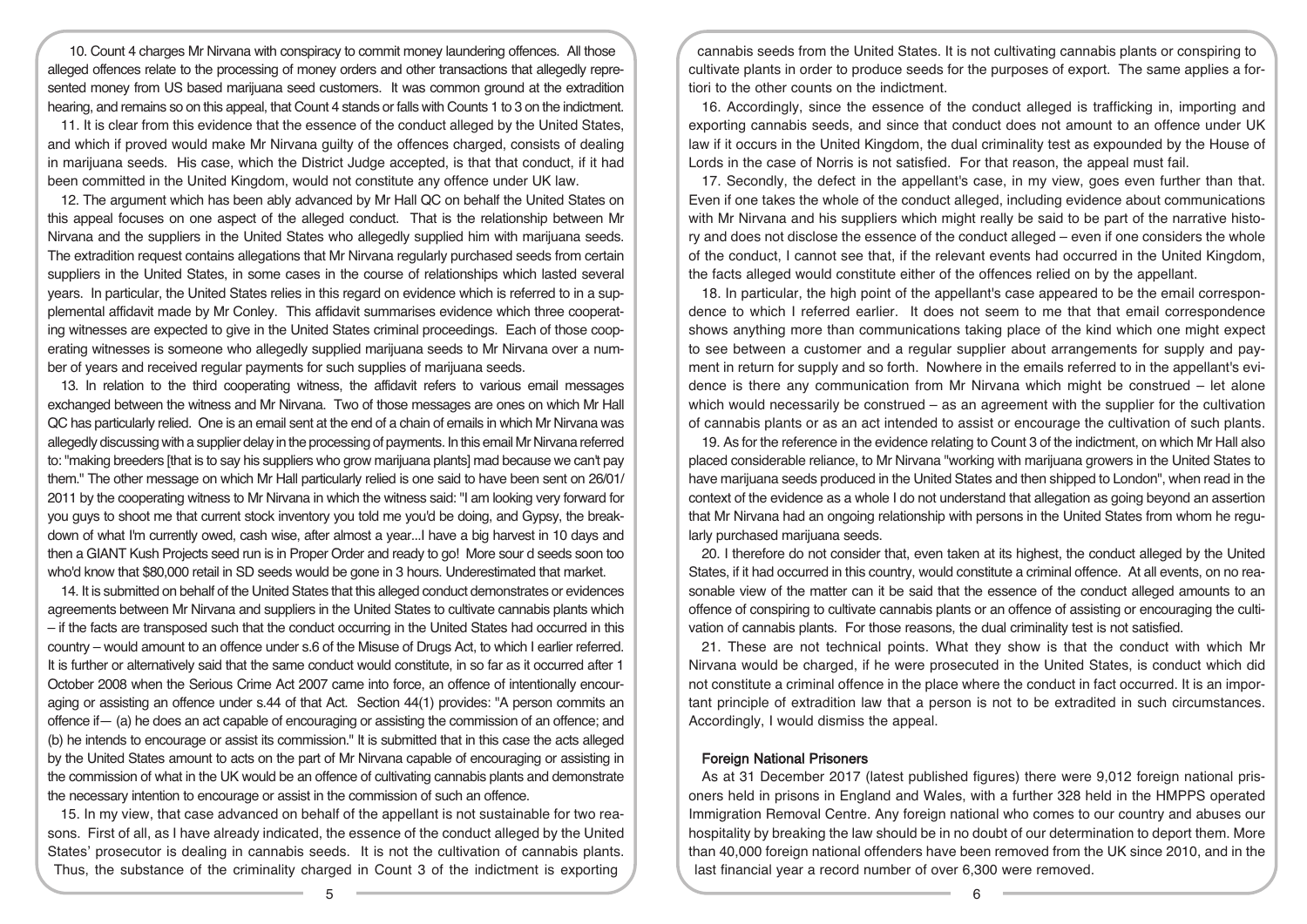# Barristers Vote to Walk Out in Protest at Government Cuts

Qwen Bowcott, Guardan: Criminal barristers in England and Wales have voted to stage mass walkouts and refuse new publicly funded cases in protest against sustained government cuts to the justice system. In a poll organised by the Criminal Bar Association (CBA), 90% of its members backed direct action from 1 April. They are likely to be supported by solicitors working in the criminal courts and possibly other court staff. The protest was triggered by changes to the advocates' graduated fee scheme (AGFS), which barristers claim represents a further cut to their income.

Angela Rafferty QC, the chair of the CBA, said: "The [criminal justice] system is desperate, as are we. We are informing our members today that they should consider not taking any [new] work from April 1, the implementation date of the reforms. "We will hold days of action. We will fight to improve the justice system for us and everyone else. We announce this action today with heavy hearts." The CBA has 4,000 members, not all professionally active. There were 2,317 votes cast, of which 2,081 were in favour of action. The organisation is planning days of mass walkouts when lawyers boycott the courts. Barristers are self-employed. The MoJ has suffered the deepest cuts of any Whitehall department since 2010 and shut 258 courts across England and Wales. Lawyers say they are not being paid for reading and assessing the massive amount of digitally generated material routinely involved in many cases.

A CBA list of five demands given to the MoJ includes a request for specific payments "for high volumes of disclosed material". Rafferty added: "Lack of funding in the criminal justice system has resulted in near-collapse. The public accounts committee (PAC) in 2016 said the criminal justice system was at breaking point. In my view it is now broken. We have to fix it.

In 2016, the PAC reported there had been a 26% cut in spending on the criminal justice system over the five years since 2010-11. Further cuts of £600m to MoJ funding were announced by the Treasury in November 2017 – amounting to a 9% reduction of its budget to £6bn by 2019-20. "For years the criminal justice system has been held together by the professionalism and goodwill of judges, court staff and lawyers, but the supply of sticking plaster has run out The profession's fees have been relentlessly cut for over 20 years by nearly 40%. There have been no increases whatsoever in all that time. Some young barristers calculate that they earn £90 a day. Some who work long hours say they are earning less than the minimum wage."

Labour's justice spokesman, Richard Burgon, said: "You cannot do justice on the cheap. There is a real danger that the crisis across our justice system, driven by the deepest cuts to any government department, will tip over into an emergency." The Law Society is already fighting legal action over cuts to fees paid to defence solicitors for reading criminal evidence, warning that the changes will lead to more miscarriages of justice. The Law Society president, Joe Egan, said: "Criminal legal aid solicitors are critical for ensuring that anyone accused of wrongdoing has a fair trial. If it is not economically viable for solicitors to undertake this work, the integrity of the whole criminal justice system will be compromised." Andrew Walker QC , the chair of the Bar Council, said: "If criminal barristers choose individually to take action to make their feelings clear to those in government who hold the purse-strings, while remaining true to the ethos of our profession, then we believe that they will have the support of their colleagues across the bar."

A Ministry of Justice spokesperson said: "We are extremely disappointed with the position the CBA has taken today, especially given that they and other members of the bar participated fully in the design of the [AGFS] scheme. Our reforms will reflect the actual work done in court, representing better value for the taxpayer, and will replace an archaic scheme under which barristers were able to bill by pages of evidence."

## Police 'Trained to Hide Vital Evidence'

[Suzanne Gower, solicitor and Managing Director CCA, said: "These documents show why responsibility for providing full and fair disclosure must be taken out of the hands of police and prosecutors. The truth is they see themselves first and foremost as adversaries to the defence and, in some cases, deliberately withhold exculpatory evidence. It is unrealistic to expect this mindset to change, which is why we are calling for a new independent disclosure agency consisting of legally-trained staff to take charge of the disclosure process. Not only would this prevent wrongful convictions and re-establish the right to a fair trial, it would put an end to the vast waste of resources caused by our current dysfunctional disclosure regime."]

Frances Gibb, The Times: The scale of the failure by police and prosecutors to disclose vital evidence in criminal cases is exposed today in documents showing that such behaviour is routine and deliberate. A dossier seen by The Times reveals a commonly held view that the defence is not entitled to see all the evidence. It discloses the tactics used to stop it being handed over, with officers in at least one force apparently trained in how to avoid making available material that might undermine their case. The file draws on the reports of 14 focus groups with the police, and others with prosecutors and judges, as well as a survey of prosecutors.

The comments in the dossier include one prosecutor saying: "In even quite serious cases, officers have admitted to deliberately withholding sensitive material from us and they frequently approach us only a week before trial. Officers are reluctant to investigate a defence or take statements that might assist the defence or undermine our case." Among the comments from police focus groups was: "If you don't want the defence to see it, then [evidence] goes on the MG6D" — a reference to the list of sensitive unused material to which the defence does not have access. In another focus group, an inspector noted that police "have been trained to put items on there that they do not want disclosed to the defence". This tactic was confirmed by prosecutors. One recorded comment was that "officers put undermining material on the MG6D list to hide".

In one report on focus groups with judges, the inspectors note a judge saying: "There seems to be an idea that the defence is not entitled to see things but where the defence press matters, this yields results." Prosecutors are also at fault. Sometimes this is because of what one called a "hugely excessive and complex caseload, insufficient time to do the job, poor-quality and slow digital systems, poor-quality investigation by police [and] wrong prioritising of objectives by the organisation".

The dossier was obtained by the Centre for Criminal Appeals, a charity, under a freedom of information request to the CPS and the Inspectorate of Constabulary, which collated the unpublished comments when preparing a joint report on disclosure of evidence last year. It makes clear that the failure to hand over evidence that may undermine the prosecution case is often deliberate and comes at a time when the criminal justice system is under scrutiny.

The National Police Chiefs' Council lead for criminal justice, Chief Constable Nick Ephgrave, said: "National training and guidance on disclosure does not in any way endorse or encourage the unnecessary withholding of any material relevant to a case. It is, however, right that in cases involving sensitive unused material, such as details of an informant, that this is not automatically shared with the defence. This is entirely in line with legislation and national guidelines and is well understood by defence and prosecution alike. "At the same time, we know that investigators need more effective, consistent training and advice so they have absolute clarity about the disclosure process - and this is central to the improvement plan we have put into action with the Crown Prosecution Service and College of Policing."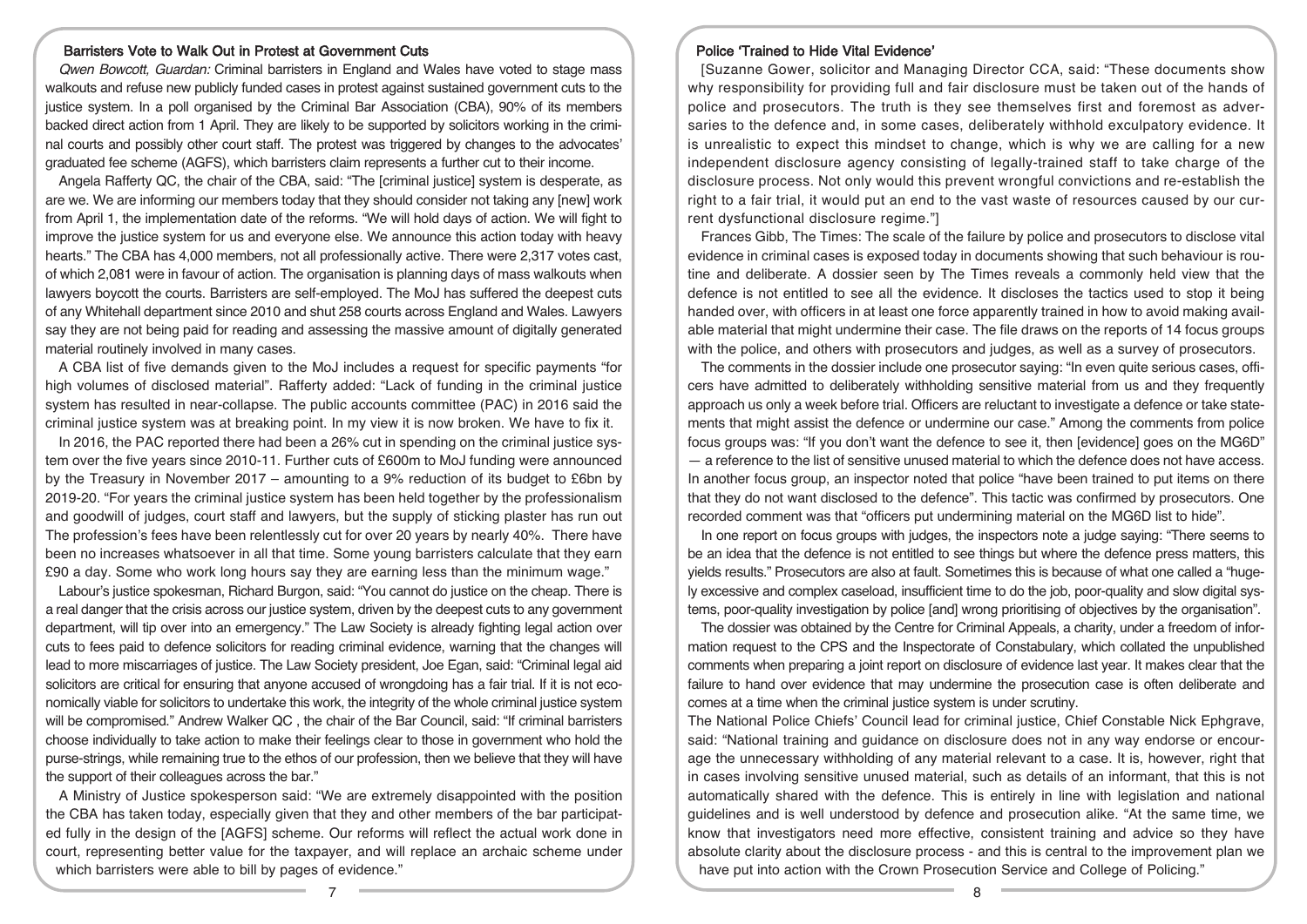# Perjurers and the Pug

Simon Warr: It often seems that we live in an increasingly topsy-turvy world in which crimes – real or imagined – are treated in very different ways. Liars, compensation fraudsters and fantasists who make false allegations against innocent people routinely escape any form of censure or prosecution, while others who are accused of far less harmful offences will be dragged through the courts by the police and the Crown Prosecution Service (CPS).

I was reminded once again of this sad state of affairs by the recent tale of the online 'comedian' who taught his girlfriend's pet pug to raise its paw in imitation of a Nazi salute. Not a very laudable or tasteful thing to waste his time on, but hardly a criminal act worthy of police attention. Yet the man responsible has been prosecuted and convicted. He now awaits sentence. Perhaps actor John Cleese – in his celebrated role as hapless hotelier Basil Fawlty – will be the CPS' next victim, prosecuted for goose-stepping around a table of German guests with his arm raised. If so, it would be a slam-dunk for a 'historical offence' conviction. Tens of millions will have seen the video evidence: 'Mr. Cleese, you are guilty.'

What emerges is a pattern of highly selective prosecutions that appear to be politically-motivated. I use the term 'political' in its widest meaning, because all recent British governments have been guilty of creating a wide range of criminal offences that never hitherto existed in English (or Scottish) law. Some of these so-called offences are more about assuaging public outcries by tiny groups of campaigners or soothing those who are easily offended (which busybodies, for example, complained about the performing pug, I wonder).

We have also seen a pair of failed prosecutions for alleged female genital mutilation (FGM). Since this law was enacted by a Conservative government in 1985 (and beefed-up by the last Labour government in 2003), there have been precisely two prosecutions brought in England and Wales (with a third case pending). The first defendant – an NHS gynaecologist – was acquitted by a jury in less than 30 minutes back in 2015. The second defendant (a solicitor) saw the prosecution against him collapse earlier this month when the judge agreed with defence counsel that there was no case to answer. So why were these very obviously weak prosecutions brought in the first place?

The answer is put eloquently in an article which appeared in The Guardian newspaper in February 2015, following the acquittal of Dr Dhanuson Dharmasena: "The case against Dharmasena was announced in March 2014, in a high-profile statement by the director of public prosecutions, Alison Saunders, following political and media pressure on the police and Crown Prosecution Service at the failure to prosecute anyone for the offence since FGM was outlawed in the UK in 1985."

And there we have it in a nutshell: the police and CPS bowing to pressure from politicians, the media (and no doubt a few vocal activists) to launch a prosecution and obtain a conviction at almost any cost. The CPS succumbed to the 'something must be done' philosophy and blundered ahead. Even The Telegraph described the 2015 case as 'a show trial'. And, to their credit, jurors saw right through this ridiculous charade and acquitted Dr Dharmasena.

In making these comments, it is necessary to make it clear that I do not endorse the vile practice of genitally mutilating girls, which is palpably an abhorrent act. But this is not a valid reason for launching 'show trial' prosecutions in cases where there is little or no evidence that it has even happened. Evidently jurors in one case and a judge in the other agreed. Yet we are told that 144,000 girls in the UK are 'at risk' from FGM (according to an academic report published in July 2015 by London's City University). If this statistic is accurate, it seems very strange that not one successful prosecution has been brought to date.

Turning now to another area where the police and CPS are clearly in dereliction of duty:

the prosecution of those who knowingly make false and malicious allegations against innocent people. It is difficult to assess the appalling human cost of such wicked, selfish acts. As I have stated in previous blog posts, targets of this vile crime often lose their jobs, homes, savings, pensions – and even their families and friends; some poor souls are driven by misery and despair to end their own lives. I know of a number of such cases. Yet prosecutions of the liars and perjurers responsible are extraordinarily unusual.

In one very recent case – noteworthy precisely because these prosecutions are so rare – a 23-year old student named Lottie Harris (now known as Lucien) admitted six counts of perverting the course of justice between 2016 and 2017. The victim was a gay man for whom Harris had a misplaced attraction – a work colleague. Frustrated, Harris accused him of a total of 23 totally false allegations, including rape and threats made with a knife. The entire story was a series of barefaced lies, made up by a repugnant attention-seeker. As the victim of these false allegations observed in his statement to the court: "I feel scarred for life. I was arrested in full view of customers and colleagues… It has proved to be very embarrassing and shameful. I have lost the respect of people I work with as they saw me arrested… I don't think I will ever get back to how it was before or recover from what Harris has done to me." And the sentence for all the shame, harm and terror this false accuser inflicted on the victim? A two-year suspended prison sentence, 300 hours of unpaid work and compensation of a measly £2,500 for the man whose life has possibly been ruined. In contrast, had the victim of these false allegations been convicted because of these vile lies, he would have received a sentence of over 10 years' imprisonment, perhaps much longer, and a lifetime on the Sex Offenders' Register.

It needs to be stressed that this has been one of the very few cases involving false allegations of rape or sexual assault that the police has bothered to investigate and the CPS has then deigned to prosecute. It often appears that convictions in these cases are only obtained when, on the very rare occasion, the false accuser confesses and pleads guilty, as in this instance. There seems to be no appetite among either police detectives or CPS caseworkers to investigate or bring charges against the vast majority of liars, fraudsters and fantasists who inflict endless misery and ruin on their innocent victims, regardless of whether the motive is revenge, compensation, attention-seeking or a bogus claim to victimhood. There are even cases I know about where criminals have managed to extricate themselves from their own pending prosecution by spinning a vivid imaginary tale of an historical experience of having themselves been sexually abused.

Perjury in a court of law should be a serious criminal offence (the maximum penalty is supposedly seven years' imprisonment), as should be any attempt to pervert the course of justice by making false allegations. These are crimes which undermine confidence in the justice system, as well as leading to wholly innocent victims being sent to prison for years or even decades, utterly ruining them and devastating their families.

In practice, how are these offences treated by our agents of the state? I know from first-hand experience, other than in exceptional cases, as outlined above, the authorities completely ignore them. The two liars who dragged me through the courts in 2013-14 for their own selfish, insidious ends, have not been called to account. Yet, their crime is substantially more serious than the one they accused me of, even if they had been telling the truth. I had my life turned upside down, while these two liars and perjurers have carried on with their own lives as if nothing had happened. I was told just to get on with things and stop complaining. Can someone tell me how all this can possibly be right? I despair, as every right-minded person should.

Far from being a so-called 'victimless' crime, makers of false accusations know exactly what harm their lies and vile fantasies will almost certainly unleash: it is 'pushing the nuclear button' on another person's life. Such premeditated offences – with 'malice aforethought' as the old legal phrase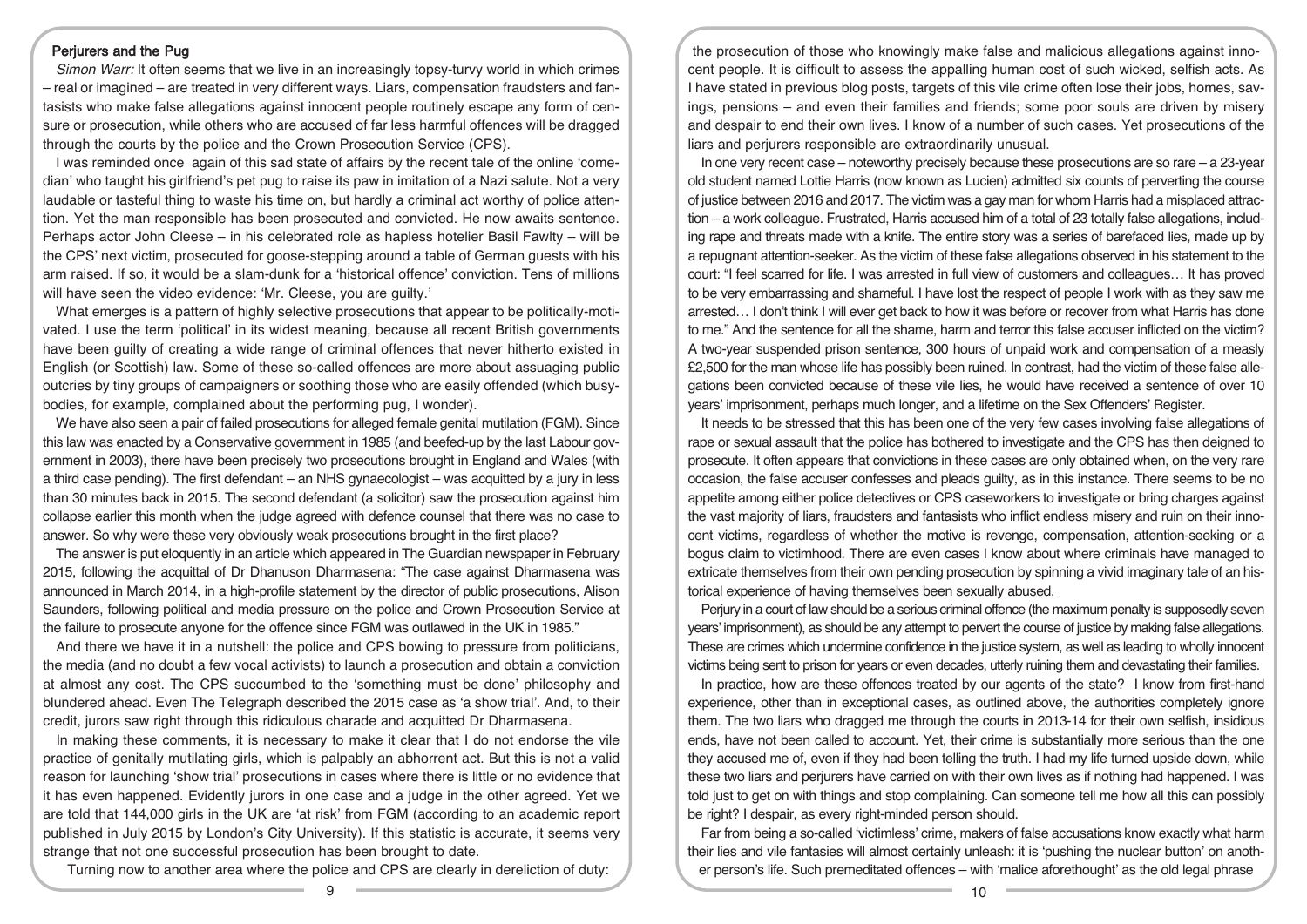put it – demand appropriate application of the law by the police and the CPS. Anything less is an utter betrayal of the victims. And we victims of malicious allegations continue to be betrayed.

Our criminal justice system is currently in a sorry state (as laid out painfully bare in the excellent book written by the blogger and author known only as The Secret Barrister, Stories of the Law and How It's Broken, which I'm in the midst of reading). We need an urgent return to the rule of law and proper policing, not the ridiculous political mob-pleasing gestures for which the police and the CPS have now become infamous. There needs to be a clear focus on real criminals, with professional prosecutions based on genuine evidence, rather than squandering resources on dragging trainers of 'Nazi pugs' into the dock, to the deserved derision of the nation.

#### CCRC Refers Conspiracy to Murder Convictions of Messrs, Khan, Saraj, Jabbar, Maroof and Rashid

The Criminal Cases Review Commission has referred to the Court of Appeal the conspiracy to murder convictions of Wassab Khan, Faisal Saraj, Abdul Jabbar, Abdul Maroof and Omran Rashid. The five men were convicted together at Stafford Crown Court in November 2011 for their parts in the shooting of Mohammed Afsar. On 21st December Wassab Khan, Abdul Maroof and Omran Rashid were sentenced to 24 years' imprisonment. The two younger men, Faisal Saraj and Abdul Jabbar, were sentenced to 20 years' detention in a young offender institution. Together they appealed against their convictions but in June 2013 the Court of Appeal dismissed their appeals.

No application to the CCRC was made, but in January 2018, the Crown Prosecution Service approached the Commission with information arising in a separate case which had a possible bearing on the safety of the convictions of Messrs Khan, Saraj, Jabbar, Maroof and Rashid. The material, which is of a sensitive nature, is potentially relevant to the jury's consideration of whether their intention had been to commit grievous bodily harm rather than to murder. The CCRC has considered the material supplied to it by the CPS and concluded that this information raises a real possibility that the Court of Appeal would now quash the conspiracy to murder convictions.

The Court could choose to substitute the convictions for conspiracy to murder with convictions for conspiracy to commit Grievous Bodily Harm; this could have a significant impact on the sentences required to be served by each man. The material on which the CCRC referral is based is of a sensitive nature. Neither it, nor the detailed circumstances of its discovery, can safely be made public or disclosed to the defence. In light of this, the CCRC has included the sensitive material in a confidential annex which will be supplied to the Court of Appeal along with the Statement of Reasons in which the Commission sets out its analysis of the case and its reasons for referring it for appeal. The confidential annex will not be supplied to the appellants or their legal representatives. It will then be for the Court of Appeal to decide whether any further disclosure is possible.

#### Beach Bum

A sheriff in Alabama has bought a beach house with cash budgeted for prisoners' food under a law dating back to the 1930s. Etowah County Sheriff Todd Entrekin legally pocketed \$750,000 from the fund for prisoners' food provision and then bought a \$740,000 beach house, a reporter from The Birmingham News discovered. Under a law dating back to the Great Depression, sheriffs in Alabama can "keep and retain" unspent money from prison food funds, but will have to fund any subsequent shortfall out of their own pocket. Defending himself from criticism, Sheriff Entrekin said: "The law says it's a personal account and that's the way I've always done it." There are no reliable figures on the amount of money pocketed by Alabama sheriffs under the law as most do not declare it as income.

## Impact of "Worboys" Case For Those In the Parole System?

The impact of the judgment of the Court in this case (R.(DSD) and others v Parole Board of England & Wales [2018] EWHC 694 (Admin)) goes far beyond one particularly exceptional case. There are ramifications for the system more generally that will have direct impact for prisoners whose cases are to be considered by a parole board in future, for the families of those prisoners, for victims of offences, for families of victims, and potentially for professionals working in the system. There are even ramifications for the general public whose knowledge of what occurs within a particular parole process will likely be greater in consequence.

The decision of the Divisional Court. There were three separate claims to be decided by the Court, each somewhat different. Overall the Court was required to decide: (1) Whether the decision to release Worboys was unlawful on Wednesbury grounds of irrationality? And, linked to this, whether the panel of the Parole Board unlawfully failed to properly consider and inquire into the evidence of wider offending as a relevant consideration (to test the account he now advanced) [79]-[81]? (2) Whether Parole Board Rule 25, contained within rules set by the Secretary of State, prohibiting the Board from any publication of reasons or provision of them to interested persons, was ultra vires (outside the lawful scope of) the enabling statute?

Will there be many more challenges by victims to Parole Board decisions to release offenders? It seems unlikely that many other challenges will follow for several principal reasons.

Firstly, the statutory scheme is deliberate in separating out the need to consider victims' views as to what conditions are appropriate for an offender's licence, distinct from whether or not an offender ought to be released at all. This is for good reason: it is to be presumed a victim will usually not support release; and the question as to release arises only after a required punitive detention period has been completed. A parole board panel considers not punishment but only whether risk has reduced so that rehabilitation has displaced the need for preventative detention. It is notable that in this case at the permission hearing no objection was made to the disclosure of the parole dossier to the parties bringing these claims, subject to confidentiality undertakings. That stance might not be taken in other cases (and certainly not adopted pre-action), and might require detailed consideration in such a situation where a contest arises. Nor does the Court in this judgment actually decide whether or not victims (or potential victims) do have the standing with which to bring judicial review proceedings [114]. However having decided at the permission hearing, where the offender had no counsel present, that standing was afforded to NBV and DSD the Court does tend to suggest, but not decide, that victims might have the necessary standing to bring a claim challenging release itself.

Secondly, this case is very unusual and extreme factually and in its combination of factors: (1) There were convictions for 19 offences involving twelve separate victims [4]. Those offences were committed over an 18 month period [13];

(2) It had been accepted by the police that others were also victims despite no convictions. That was admitted in civil proceedings in which the police were successfully sued for failings to take reasonable steps to prevent the continuation of the offending. Findings were recorded by a High Court Judge. The additional affected persons (treated as victims of this offender) succeeded in proceedings that reached the Supreme Court (Commr of Met. Police v DSD [2018] 2 WLR 895). The addition of such unproven offences extended the offending period to almost a decade of behaviour;

(3) The Crown Prosecution Service had considered the evidence in DSD's case to be such as to give a realistic prospect of conviction but had chosen to limit the number of offences on the indictment to render it manageable [57] (contrary to a later press release [58]);

(4) The claimant DSD had also sued Worboys personally, and that claim was settled (albeit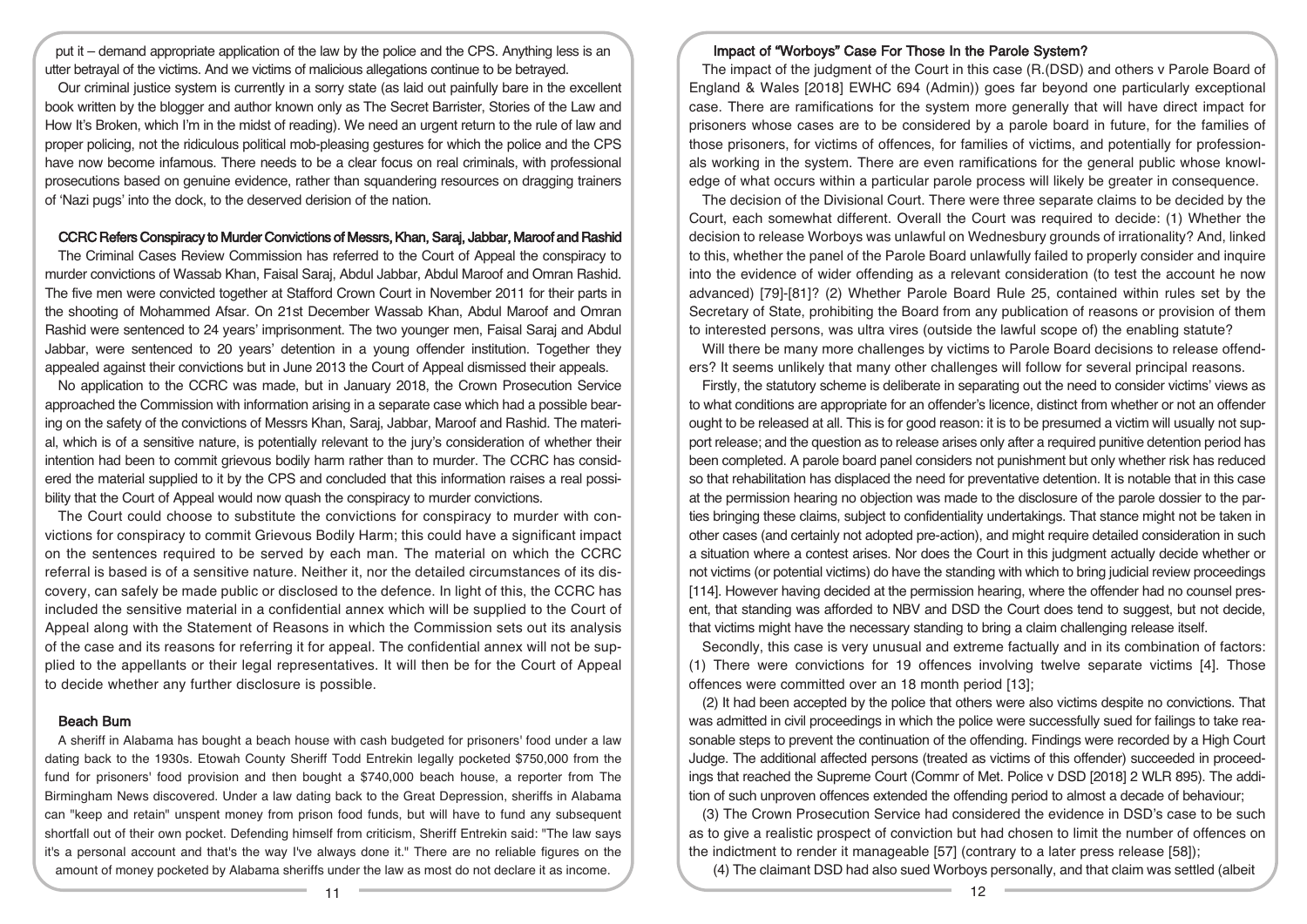without liability admission) [6], [8]. He had settled 11 such claims at a cost of £241,000 [60]; (5) The parole dossier contained numerous references to a large-scale police operation in which about 80 potential victims came forward [41]. The Court does not say a parole board should (or could) decide if there have been other non-conviction offences, but says that it is a different issue to consider that material as part and parcel of a global assessment of risk, subject to doing so fairly [150]-[151];

(6) The offender remained in the highest level, Cat A, security conditions: he had failed since his imprisonment to demonstrate a reduced risk such as to achieve downgrading to B, C and D (open) conditions. Releases from Cat A conditions without gradual progression are extremely rare;

(7) The dossier failed to contain the sentencing observations of the High Court judge who heard the trial, contrary to the requirements of the Parole Board Rules [14], [49];

(8) All reports by probation officers and expert psychologists prior to August 2017 were unanimous that Worboys was not ready for release or progression to open conditions [24]- [27]. The parole board sat on 8 November 2017 to make its decision [42]. Until 2015 he remained in denial of his offending [20]. The subsequent admissions remained partial and minimising his responsibility [25], [31]. [37]. In that context there were some later recommendations of psychologists that favoured or accepted the possibility of release on licence, following an assessment based on the limited 18-month offending period and openness and full accounts of those offences he had provided [32]. There were also inconsistencies in the accounts he gave each psychologist [36]. Neither the Offender Supervisor or Offender Manager, who work with the offender intensively, supported release [39]-[40].

(9) There was a failure to probe the account of offending offered by Worboys and whether there was minimisation, and whether there was more extensive offending than the 19 convictions recorded [44], [62], [124]-[127]. None of the material revealed in the civil proceedings was before the panel [49]. Extensive relevant material existed [51]-[56];

Despite the combination of factors, the Court rejected the challenge that the decision to release was on its merits wrong (i.e. that it was irrational, as the argument was put in this case) [130]- [133]. There was also no unlawful failure to take into account a relevant consideration required by statute to be considered [141]-[142]. The only legal flaw, by which the challenge succeeds, is that it was irrational of the panel – in this particular case – to fail to consider the evidence or information of wider offending relevant to probing the level of insight into the causes of his offending and testing the honesty and veracity of the offender's account [155], [159]-[164], [201].

A third reason why challenges to a release decision may remain extraordinary in future is that local authorities do not enjoy standing to seek to frustrate a release to their particular areas: the Mayor of London lacked standing to bring the judicial review challenge he attempted [109].

Fourthly, it may be that proceedings of this type will rarely be able to satisfy the test that such material that a panel was obliged to obtain, but failed to obtain, is material that is liable to have or capable of having a determinative impact on the result (see [163]). To succeed an error must be such as to have had the capacity to make a substantial difference to the ultimate outcome of the parole review. Even where successful, as here, the case will simply have to be redetermined by the Parole Board at a new review hearing. The Court stated clearly:

"We must emphasise that we have not held, nor must we be understood as suggesting, that Mr Radford's [i.e. Worboys'] present risk is such that his continued imprisonment is necessary for the protection of the public, or that the Parole Board should so find. Subject only to the review jurisdiction of this Court, the assessment of all the available evidence, and all matters relevant to Mr Radford's risk, is for the Parole Board alone to make" [202]

Future hanges: It is most likely that the greatest change in practice that shall follow this decision shall be to the working of the general parole system. Only the Secretary of State defended Parole Board Rule 25 [94]. There was notably no advocate for the wider prison population advancing any concerns about a chilling or negative effect that may follow the opening up of the process, if that may discourage report writers and experts from a willingness to support release for fear of public censure. Questions of rehabilitation and risk (the question the statute poses as to whether it is any longer necessary to confirm on risk grounds) may then be subsumed by and confused with questions of public acceptability, public opprobrium, and greater punishment demands advanced against release.

The Court holds that the current rule that information about parole proceedings, and the names of the persons concerned in the proceedings, must not be made public, is unlawful. The principle of open justice is applied to displace or restrict the element of privacy, such privacy generally allowed by the holding of hearings themselves in private [176]-[177] (the question itself of whether private hearings are always necessary and justified is left to another case on another day: [196]). The blanket and total restriction of Rule 25 was not justified by the general and ambiguous words of section 239(5) of the Criminal Justice Act 2003 [191], [193]. The restriction went too far as it imposed a prohibition that exceeds the minimum necessary and/or proportionate [198]-[200].

The right to information shall not be limited to victims, but shall extend to the wider public also. The Court states: "There are no obvious reasons why the open justice principle should not apply to the Parole Board in the context of providing information on matters of public concern to the very group of individuals who harbour such concern, namely the public itself. Indeed, it seems to us that there are clear and obvious reasons why the Parole Board should do so. This information can readily be provided in a fashion which in no way undermines the Article 8 [European Convention on Human Rights] rights of the prisoner and the confidentiality which attaches to it" [176]

There will now be a review of the parole process, and the rules that govern it. It remains to be seen what type of amendment shall be made to the scheme. The Court grants declaratory relief identifying the unlawfulness of Rule 25, but noting "it will be for the Secretary of State (as it may be that he is minded to do) to decide how Rule 25 should be reformulated" [203]. There will need to be balancing of various interests, and protection of personal details of victims, reporting officers, and families of offenders, will need particular attention.

One immediate change is the departure of Professor Nick Hardwick from his post as Chairman of the Parole Board. Given the very fact-specific and individual issues in this case (originally decided by a panel of three parole board members, not the Chairman, whose own support for open justice is cited by the Court) it is entirely inexplicable as to why the Secretary of State has apparently applied pressure to compel this resignation.

Philip Rule, Specialist public, prison and criminal law barrister, No5 Barristers' Chambers,

## Alarm as Government Rewrites UK 'torture Guidance' in Secret

Ian Cobain, Guardian: A British government guidance paper that is intended to prevent the country's intelligence officers from becoming involved in human rights abuses is being rewritten in secret, much to the alarm of civil liberties groups. Rights activists are deeply worried that the UK government may be tempted to water down the guidance at a time when the US president, Donald Trump, has said he hopes to restore waterboarding – "and a hell of a lot worse" – and has nominated Gina Haspel as the next head of the CIA. Haspel reportedly oversaw a secret CIA prison in Thailand, where a terrorism suspect was tortured. The UK paper, known in Whitehall as the "consoli-